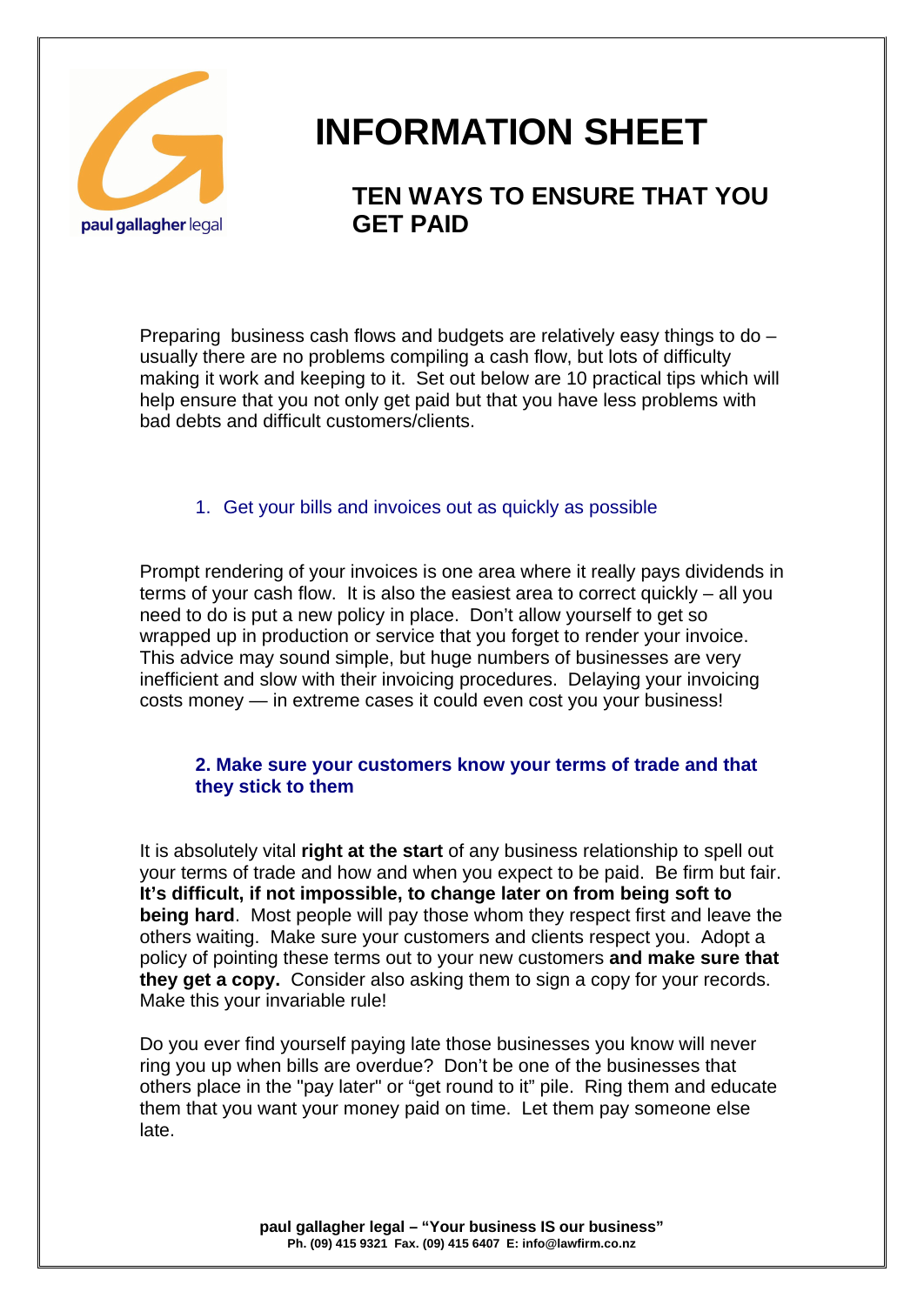#### **3. Make your statements and paperwork simple and easy to follow**

**Simplify your business documentation – your tax invoices and statements. Cut down on the volume of your paperwork and postage by calling your invoice an INVOICE/STATEMENT. Then, simply print at the end of the invoice**: *Please pay on this Invoice, as no Statement will be issued***. A bonus is that you should get your money sooner too — no delays while customers wait for statements.**

#### **4. Make sure that you pay your bills on time and demand the same courtesy from others**

Once you've gained the trust of your own suppliers by paying their bills regularly, try negotiating discounts or better terms of credit. You can then make a point of saying to your customers that you pay your bills on time and that you expect the same consideration from them because it's the way you prefer to conduct your business.

#### **5. Improve and strengthen your relationships with both suppliers and customers**

The closer the relationship you have with your suppliers or customers, the easier it generally is to discuss and fix any problems. Give your suppliers plenty of warning if you foresee any problem in paying a bill. Nobody likes nasty surprises sprung on them at the last moment. Paying off a proportion of a bill (with the supplier's approval) is far more acceptable than missing the payment altogether.

### **6. Have terms and condition of trade or a credit policy and enforce it**

Have you ever been given money, opened an account or received financial assistance without first being checked out or had a credit reference done? If you extend credit too easily to everyone, you're certain to end up with bad debts. The major point to remember is that in giving credit, you're functioning both as a supplier **and as a bank**. You are effectively allowing your customer to operate on your money. Therefore, **be just as careful as your bank** is about whom you give credit to.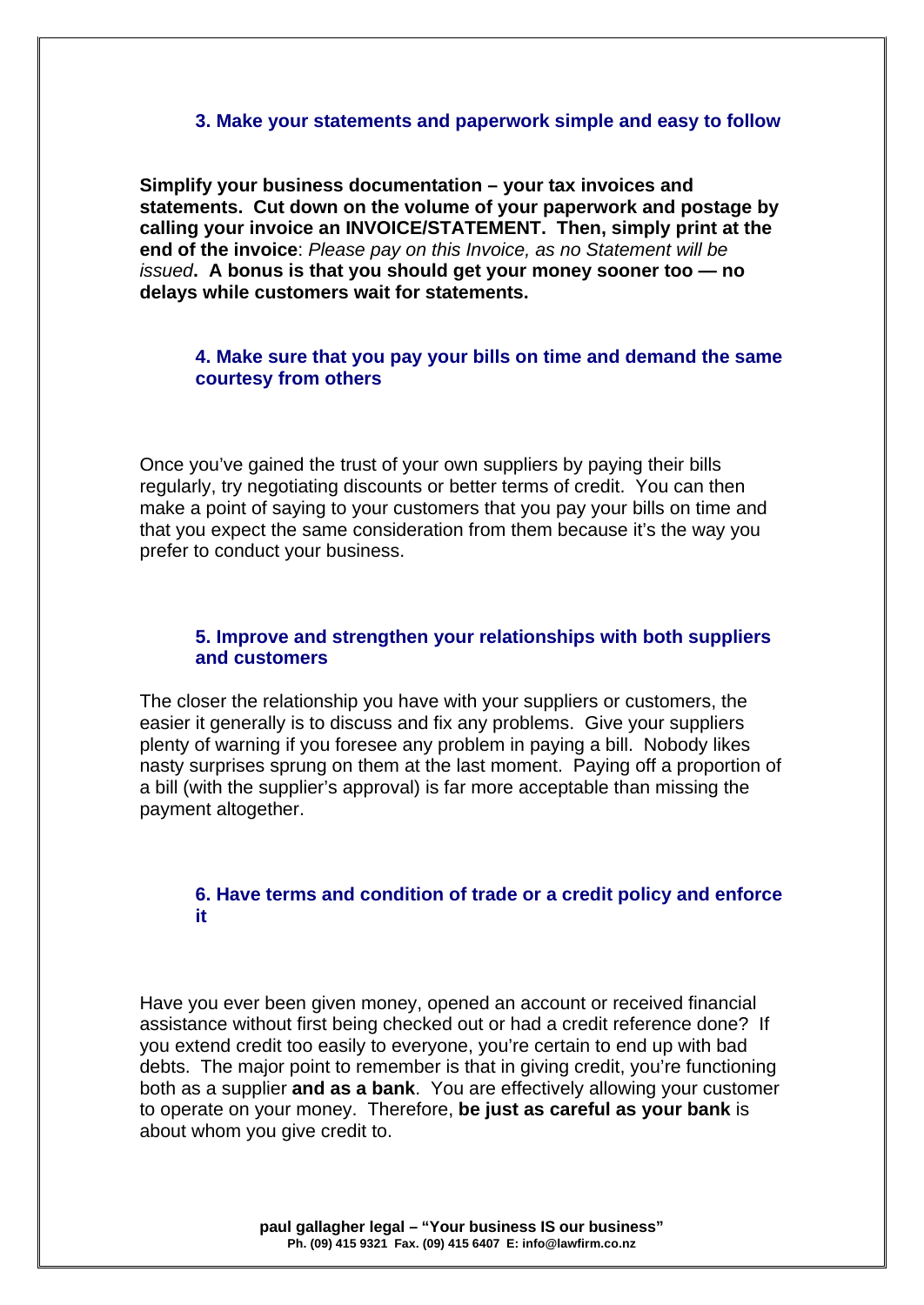#### **7. Be careful of being too dependant on one or two customers or being blinded by the big order**

Have you ever dreamt of that one big order that will set you on the road to riches? Be careful — big orders can land you in big trouble for at least three reasons:

- **You can become much too dependent on one or two major customers.**
- **You can over-extend yourself quite easily and this can wreck havoc with your cash flow. Suddenly you may need extra staff or more machinery, but it could be months before you get any return. In the meantime you still have to pay wages and bills and other overheads.**
- **It's too easy to get so involved in fulfilling a big contract or doing a big job that you neglect and lose your smaller customers. And when the big customer decides to order from someone else next time, what happens to your business? If you are still tempted, ask for a deposit to at least cover your initial expenses, raw materials or just as a token of good faith.**

#### **8. Reduce your stock/improve your stock control**

You can get the quickest cash flow results from more efficient stock control or from getting rid of surplus stock. The most efficient businesses are those that can turn their stock over the quickest. (If you normally carry \$50,000 worth of stock and you can reduce that by 20%, you can put \$10,000 into your bank account.) Try to make your supplier or wholesaler your warehouse and let them carry the financial burden. But you do need to balance stock reduction against your ability to satisfy your customer's needs quickly and completely.

#### **9. Review and reduce your overheads – CONSTANTLY.**

You should pay close attention to your business expenses over a three- or six-month period to get a feel for where all the money is going. You may find areas where you can cut back without affecting the level of service you offer. Ask yourself the hard question: "Are these dollars I'm spending really earning money for my business?" This analysis may also show you that you can